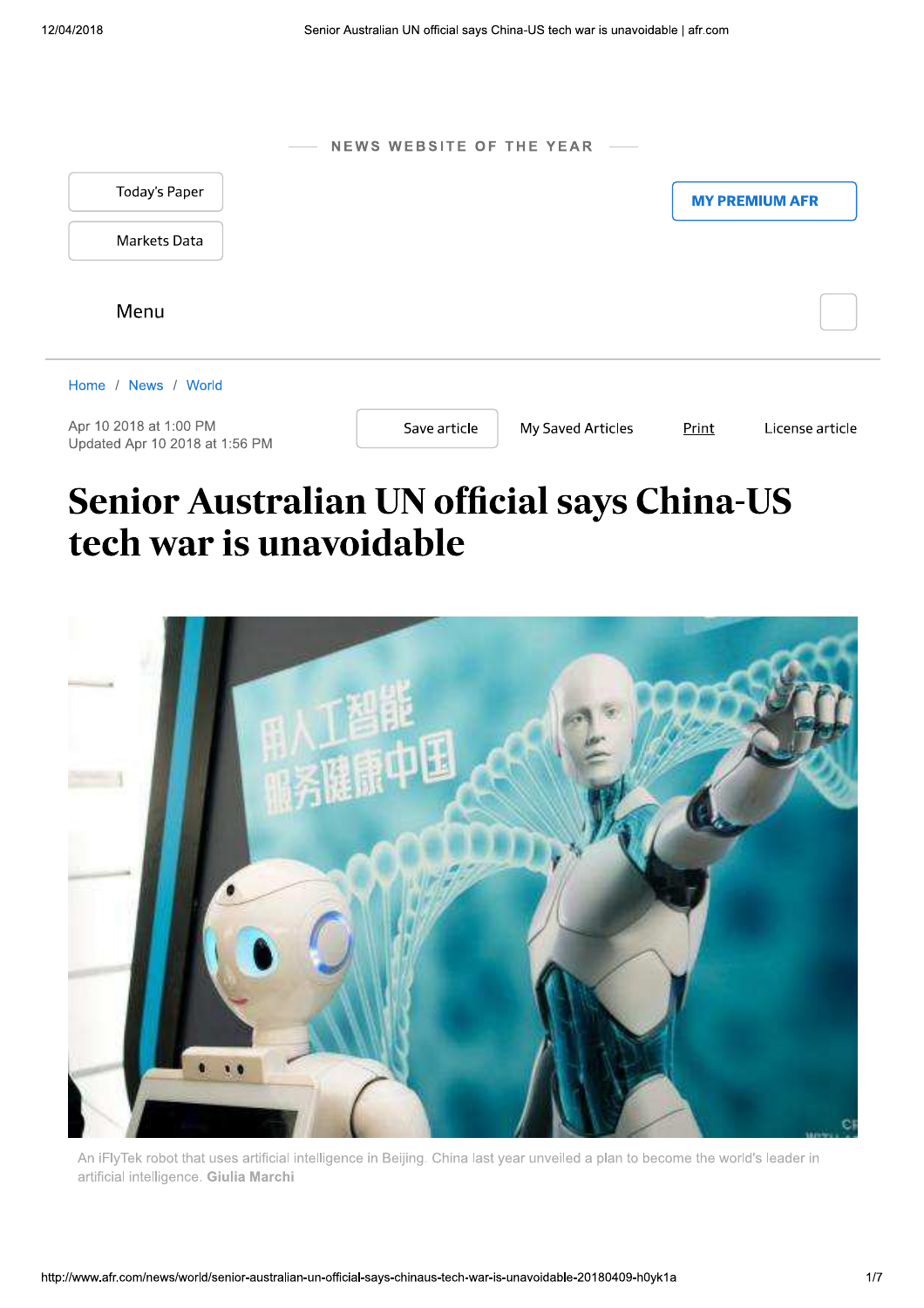by Michael Smith

Senior Australian UN official says China-US tech war is unavoidable | afr.com

A senior Australian diplomat at the United Nations says clashes between the United States and China over intellectual property are unavoidable as the former stares down its first serious challenger in decades in the global technology race.

Dr Francis Gurry, who heads the powerful United Nations agency that rules on international patents and trademark applications, said US-China

trade tensions were not surprising because Washington felt threatened by China's ambitions as a major global technology player under its 2025 plan.

The head of the World Intellectual Property Organisation (WIPO) said history showed that a superpower would seek to protect its interests when its dominance was threatened by a new player. US president Donald Trump has raised concerns about China's intellectual property theft. His actions so far threaten to escalate into a trade war, which could target China's emerging high-tech businesses.

"China is here as a major technological power," Dr Gurry told The Australian Financial Review on the sidelines of the Boao Forum. "That is very different thing from the world we have known for the last 200 years. Now we have a new competitor and the game changes."



Francis Gurry: "Whenever we have seen a rise of a new competitor in the past we have seen tensions from existing competitors." Salvatore di Nolfi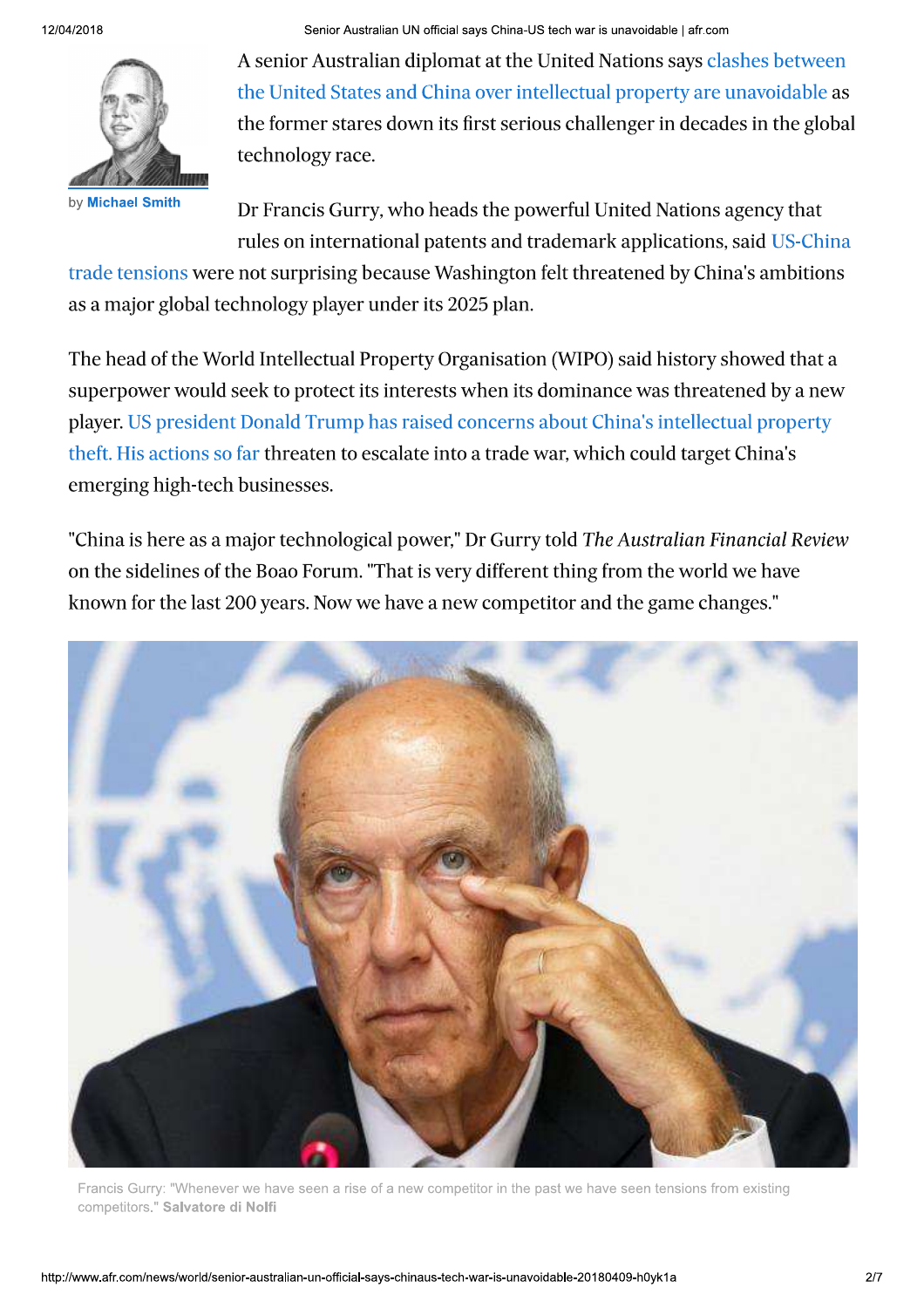"Whenever we have seen a rise of a new competitor in the past we have seen tensions from existing competitors."

He compared US criticism of China's intellectual property abuse with complaints the United Kingdom made against the United States during the industrial revolution in the second half of the 19th century.

Dr Gurry said the WIPO does not adjudicate on bilateral disputes, which is a matter for the World Trade Organisation (WTO), so it would not be involved in any US complaints against China. Earlier, he told the Boao Forum that the tensions between the countries over intellectual property was concerning. He said it was unclear how the issue would be resolved, or whether China would make concessions on the matter.

However, he said the world needed to accept China would soon rival the US in technology and innovation.

China is expected to overtake the United States as the biggest source of patent application in three years. China's Huawei and ZTE were the top filers of patent applications at WIPO in 2017, beating the traditionally-dominant Japanese and US companies.

"What we've seen in terms of the statistics is the consequence of an extraordinary effort being made in china over the course of three decades," Dr Gurry said.

"First of all, there is a very high level policy focus and strategy set in China from the president down which emphasises innovation and technology as the basis for competitiveness in the world economy," he said.

Dr Gurry also confirmed he would remain at the helm of the WIPO until his second term expires in 2020, despite efforts last year to oust him.

Dr Gurry was cleared in 2016 of allegations of DNA theft and breach of procurement rules and sanctions against North Korea and Iran. US politicians had called on Dr Gurry to resign but he was backed by the Australian government. Last year, the Trump administration lodged a complaint against WIPO for not alerting the UN to North Korea's production of a substance sometimes used to make chemical weapons.

He has overseen Switzerland-based WIPO since 2008.

Dr Gurry said China's rise as a technology power, along with shifting trade tensions, would make life more difficult for Australian business.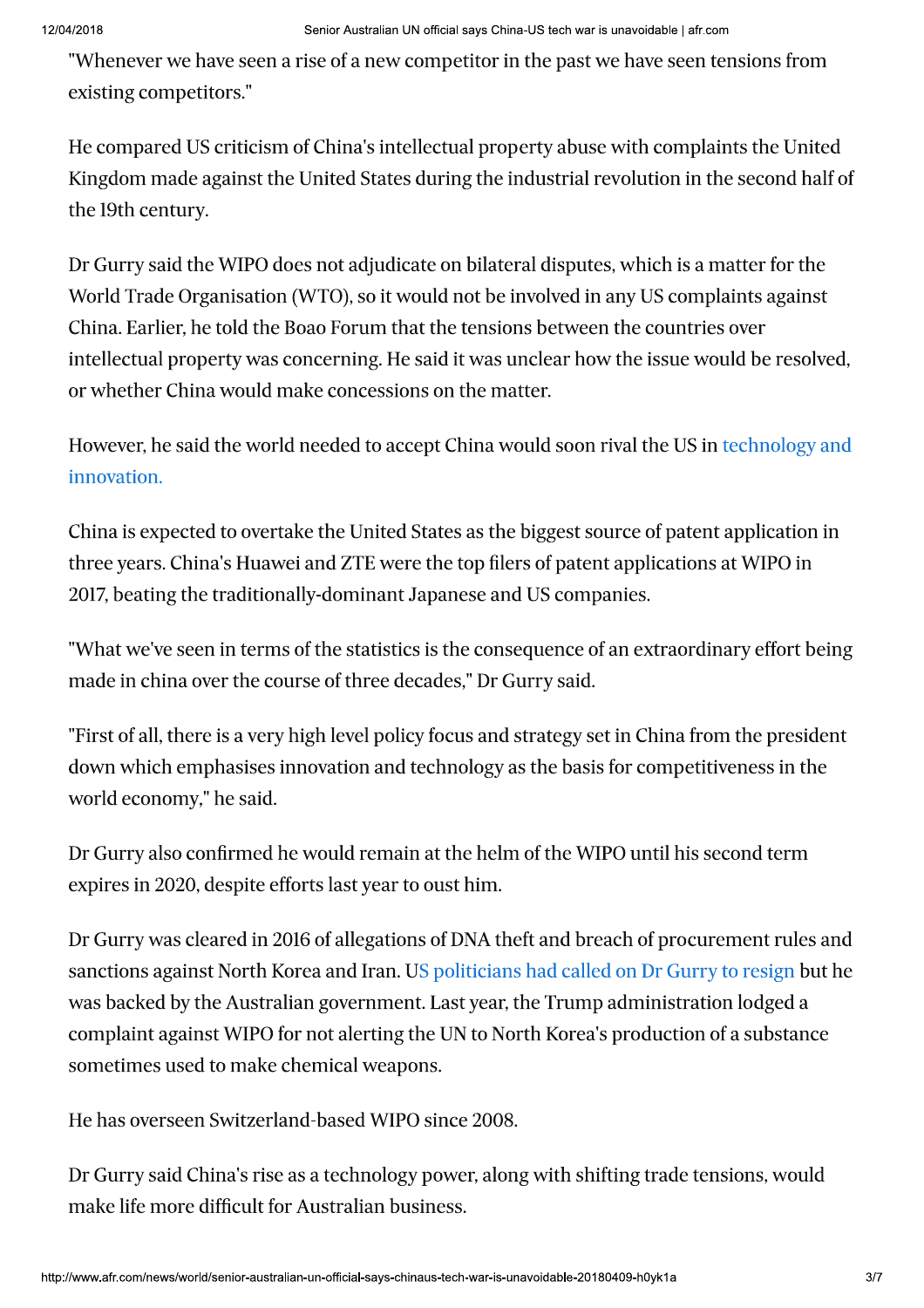"Australia is a middle power in technology as in everything except perhaps sport, so it means is we have a more complex environment in which to deal," he said.

"It is an opportunity because there are more markets in which to sell technology and to buy technology. It makes the game for a middle power more difficult and complex."

Meanwhile, Jack Ma - the founder of China's biggest e-commerce company Alibaba and one of the country's most prominent entrepreneurs - has called on Facebook's senior management to take responsibility for breaches which resulted in the personal data of 87 million being shared with political consultancy Cambridge Analytica.

"The senior management should take responsibility, say, 'hey, from now we start to work on it'," Reuters quoted Mr Ma as telling the Boao Forum. Most journalists attending the forum were barred from listening to Mr Ma's discussion. Alibaba has been fined in the past for violating customer privacy protection.

# **Latest Stories**



**Vancouver cracks down on Airbnb violators** 3 mins ago

### ASX poised for lower open on Syria

19 mins ago





Why Paul Ryan is stepping away from US politics 24 mins ago

**More** 

# **Related articles**

### Xi looks to defuse trade tensions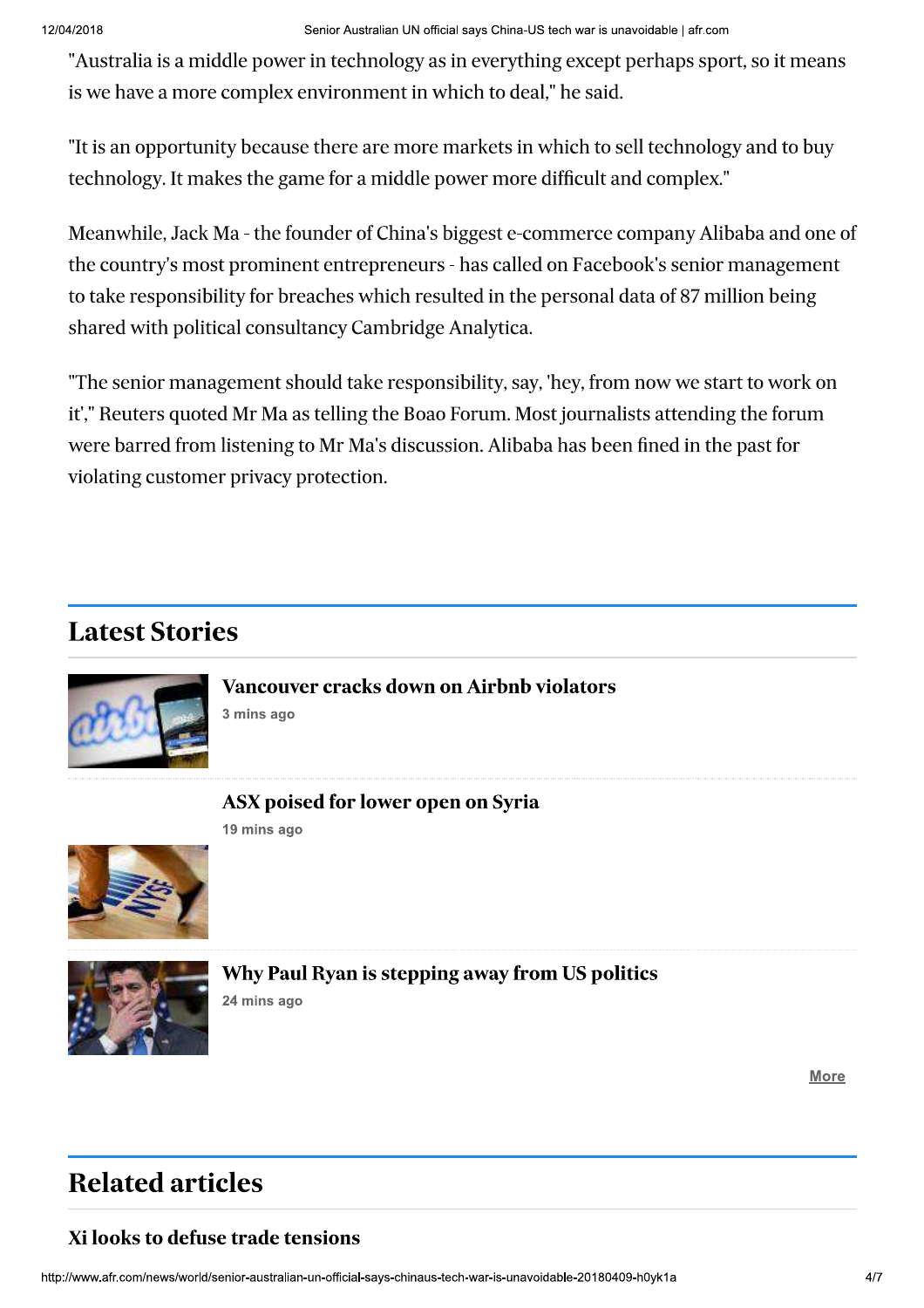China looks at yuan devaluation as trade war option

**Trump escalates China trade war** 

How Trump has lost investors' confidence

Trump's new near-daily trend: soothing the markets

## Recommended



Alan Kohler lands car crash interview with Blue Sky's Rob...



**Blue Sky-owned Wild Breads confirms advisory** appointment



Opinion poll an anticlimax as Abbott blows his remaining...



**Last-minute Airbnb** cancellations trigger calls for more...



**Biggest cruise line uses** trick to make you spend more



**From Around the Web** 

Kevin Rudd slams Julia **Gillard's performance as** Prime...



**Tenant buys the very house** he called 'unsaleable'



**Farting not workplace** bullying, court rules



**Residential property** prices set to plunge by \$1000 a week....



powered by plista

| The Aussie cabernets that fool wine experts              | H٥                   |
|----------------------------------------------------------|----------------------|
| Rio Tinto, NASA, goats: an unlikely fashion story        | nc<br>S <sub>1</sub> |
| Marcel Wanders: the Lady Gaga of interior<br>design      |                      |
| Latest fine dining trend: plates that break in two       | Tł                   |
| Why Pharrell is happy to wear womenswear<br>brand Chanel | Tł                   |

ow the first BOSS Young Executives are doing owadays

**TEM Superstar on a mission to make data fun** 

hy the Waratahs' CEO is learning how to lose

he scientist solving the coldest of cases

he 26-year-old engineer retooling attitudes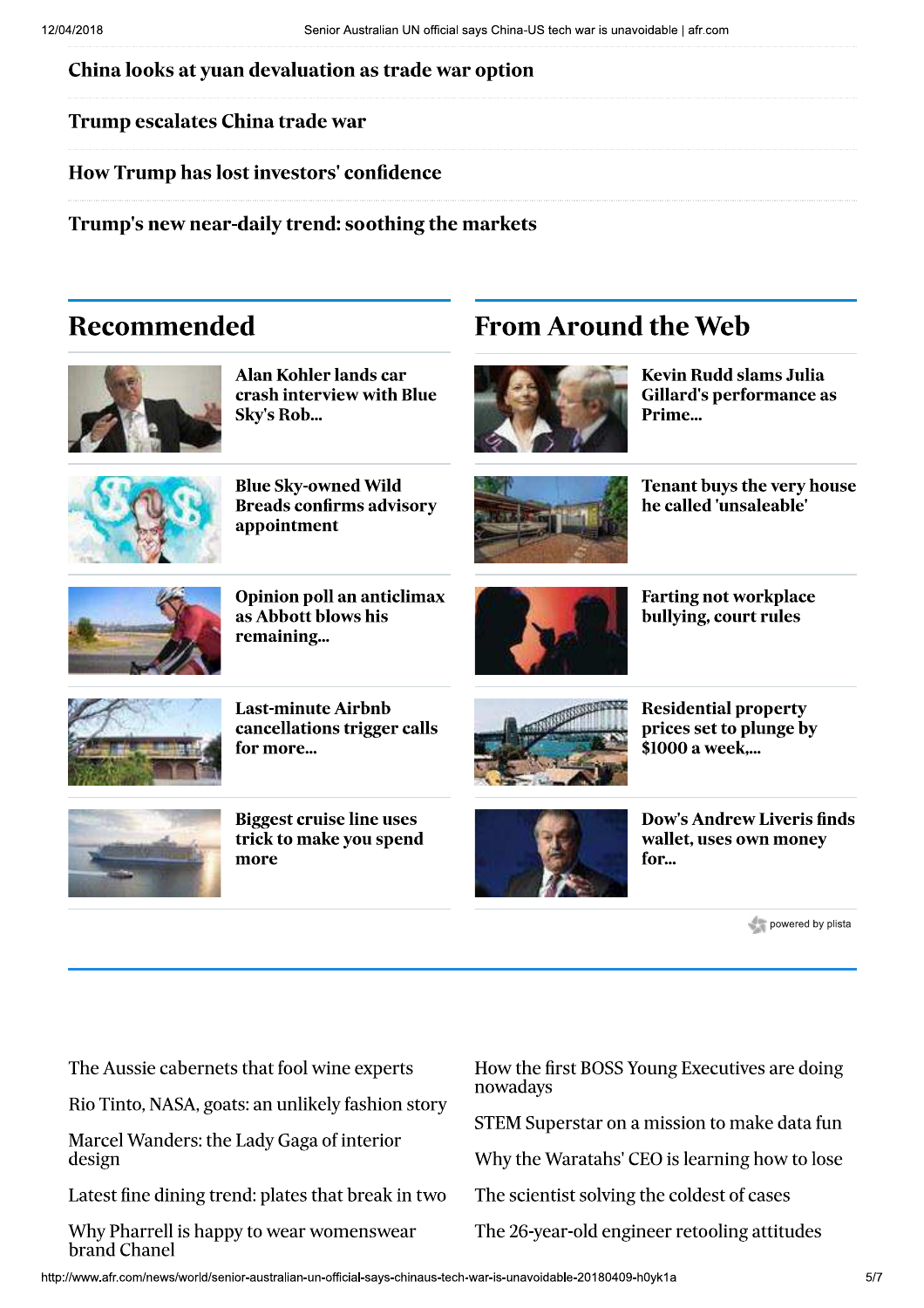#### Ski season beckons in New Zealand

How to choose great everyday wines

Aussie prosecco winemakers fight Italy's naming rules

Running helped me beat grief, says charity's MD

It's time to reveal your true colours - on your wrist

## **Special Reports**

The rise and rise of e-sports

Crucial \$35b frigate decision looms

Call for uniform platform to boost cyber security

Forging links with higher education

Need to maximise local content where possible

#### My Premium AFR

My Alerts Create alert Portfolio Account My Saved Articles (0)

#### **Subscription Terms**

**Digital Subscription Terms** Newspaper Subscription Terms Corporate Subscriptions

#### **Brands**

The Australian Financial Review Magazine **BOSS AFR Lists** Chanticleer Luxury Rear Window The Sophisticated Traveller

### **Contact & Feedback**

About us Our Events **FAQ** Contact us Letters to the Editor Give feedback Advertise Site Map Accessibility

#### **Markets Data**

Markets Overview World Equities Commodities Currencies Derivatives **Interest Rates Share Tables** 

#### **Fairfax Network**

The Sydney Morning Herald The Age Adzuna Domain Drive **RSVP Essential Baby** Home Price Guide Weatherzone Oneflare The Store

© Copyright 2018 Fairfax Media